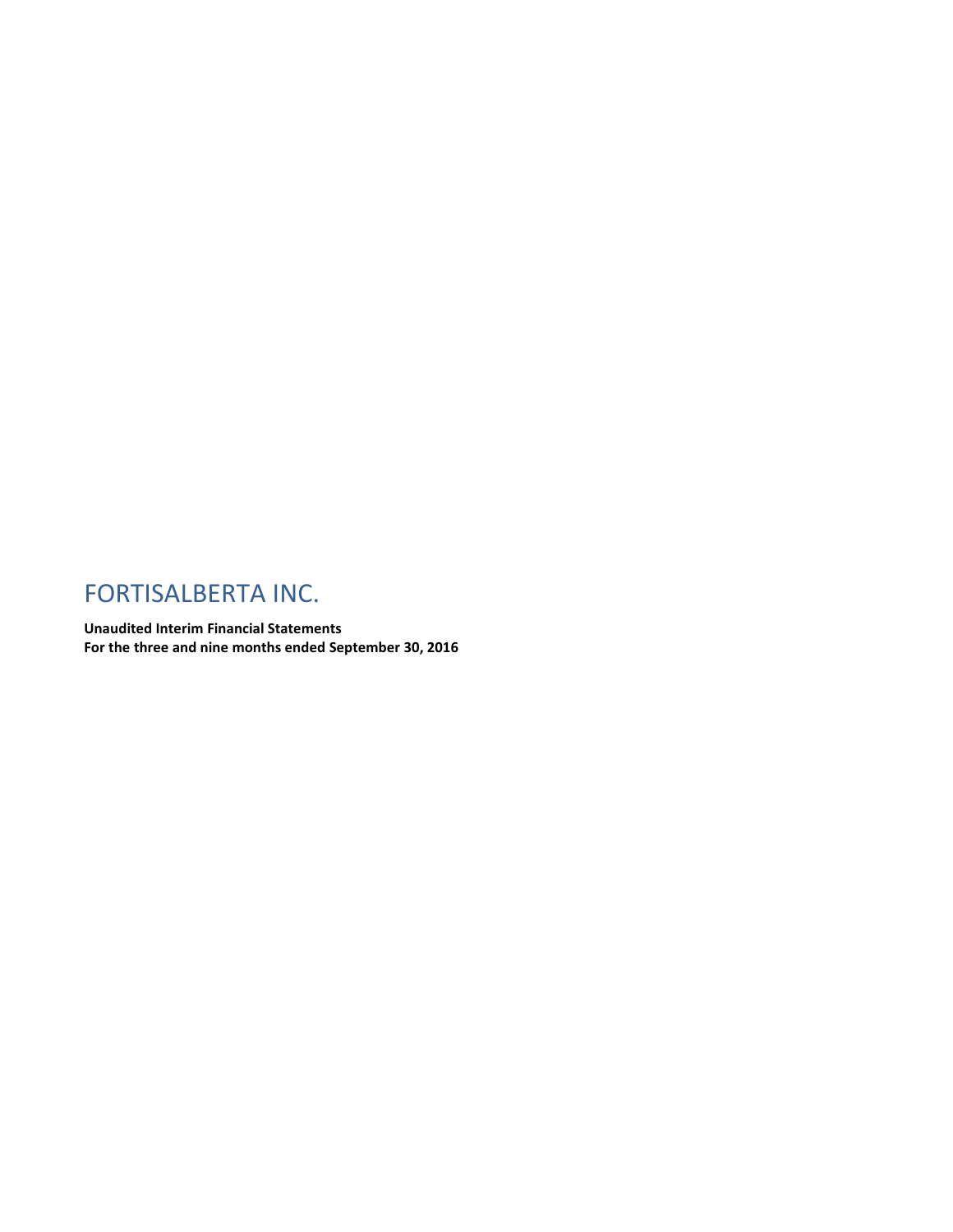# FORTISALBERTA INC. BALANCE SHEETS (UNAUDITED)

| As at                                                                                      | September 30,        | December 31, |           |  |
|--------------------------------------------------------------------------------------------|----------------------|--------------|-----------|--|
| (all amounts in thousands of Canadian dollars)                                             | 2016                 |              | 2015      |  |
|                                                                                            |                      |              |           |  |
| <b>Assets</b>                                                                              |                      |              |           |  |
| Current assets                                                                             |                      |              |           |  |
| Cash                                                                                       | \$<br>$14,426$ \$    |              | 4,742     |  |
| Accounts receivable                                                                        | 125,554              |              | 119,421   |  |
| Prepaids and deposits                                                                      | 5,503                |              | 3,444     |  |
| Income tax receivable                                                                      | 3,592                |              | 3,692     |  |
| Regulatory assets (note 3)                                                                 | 1,840                |              | 9,502     |  |
|                                                                                            | 150,915              |              | 140,801   |  |
| Regulatory assets (note 3)                                                                 | 326,473              |              | 280,620   |  |
| Property, plant and equipment                                                              | 3,246,238            |              | 3,115,663 |  |
| Intangible assets                                                                          | 62,679               |              | 56,816    |  |
| Other assets                                                                               | 2,366                |              | 1,738     |  |
| Goodwill                                                                                   | 226,968              |              | 226,968   |  |
|                                                                                            | \$<br>$4,015,639$ \$ |              | 3,822,606 |  |
|                                                                                            |                      |              |           |  |
| Liabilities and Shareholder's Equity                                                       |                      |              |           |  |
| <b>Current liabilities</b>                                                                 |                      |              |           |  |
| Short-term borrowings                                                                      | \$                   | ۱\$          | 88,000    |  |
| Accounts payable and other current liabilities                                             | 178,210              |              | 157,824   |  |
| Regulatory liabilities (note 3)                                                            | 38,385               |              | 15,004    |  |
|                                                                                            | 216,595              |              | 260,828   |  |
| <b>Other liabilities</b>                                                                   | 18,278               |              | 17,948    |  |
| Regulatory liabilities (note 3)                                                            | 376,063              |              | 380,939   |  |
| Deferred income tax                                                                        | 241,799              |              | 201,349   |  |
| Long-term debt                                                                             | 1,819,535            |              | 1,670,545 |  |
|                                                                                            | 2,672,270            |              | 2,531,609 |  |
| <b>Shareholder's Equity</b>                                                                |                      |              |           |  |
| Share capital, no par value, unlimited authorized shares, 63 shares issued and outstanding | 173,848              |              | 173,848   |  |
| (December 31, 2015 - 63)                                                                   |                      |              |           |  |
| Additional paid-in capital                                                                 | 699,896              |              | 689,896   |  |
| Accumulated other comprehensive loss                                                       | (2,208)              |              | (2,398)   |  |
| <b>Retained earnings</b>                                                                   | 471,833              |              | 429,651   |  |
|                                                                                            | 1,343,369            |              | 1,290,997 |  |
|                                                                                            | \$<br>$4,015,639$ \$ |              | 3,822,606 |  |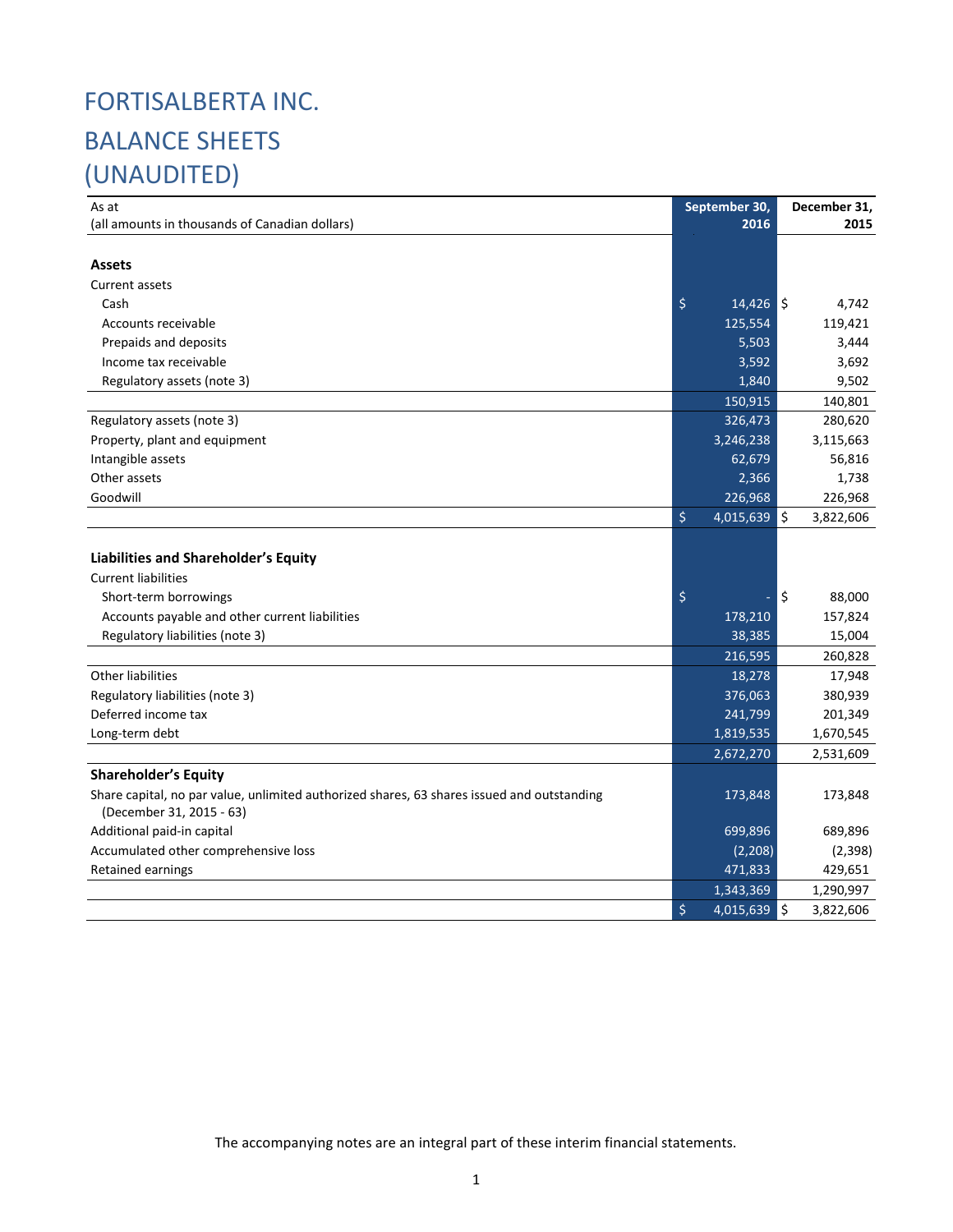# FORTISALBERTA INC. STATEMENTS OF INCOME AND COMPREHENSIVE INCOME (UNAUDITED)

|                                                           |         |                | Three months ended | Nine months ended<br>September 30, |                |  |  |  |
|-----------------------------------------------------------|---------|----------------|--------------------|------------------------------------|----------------|--|--|--|
|                                                           |         |                | September 30,      |                                    |                |  |  |  |
| (all amounts in thousands of Canadian dollars)            |         | 2016           | 2015               | 2016                               | 2015           |  |  |  |
|                                                           |         |                |                    |                                    |                |  |  |  |
| <b>Revenues</b>                                           |         |                |                    |                                    |                |  |  |  |
| Electric rate revenue                                     | $\zeta$ | $139,419$ \$   | $137,983$ \$       | $418,067$ S                        | 411,991        |  |  |  |
| Other revenue                                             |         | 4,410          | 3,768              | 11,559                             | 11,894         |  |  |  |
|                                                           |         | 143,829        | 141,751            | 429,626                            | 423,885        |  |  |  |
| <b>Expenses</b>                                           |         |                |                    |                                    |                |  |  |  |
| Cost of sales (exclusive of items shown separately below) |         | 47,631         | 43,191             | 142,136                            | 132,639        |  |  |  |
| Depreciation                                              |         | 41,964         | 39,331             | 126,951                            | 118,025        |  |  |  |
| Amortization                                              |         | $\sqrt{2,197}$ | 2,405              | 7,523                              | 7,291          |  |  |  |
|                                                           |         | 91,792         | 84,927             | 276,610                            | 257,955        |  |  |  |
| Other income                                              |         |                |                    | 1,657                              | 1,307          |  |  |  |
| Income before interest expense and income tax             |         | 52,037         | 56,824             | 154,673                            | 167,237        |  |  |  |
| Interest expense                                          |         | 21,474         | 20,205             | 63,226                             | 59,208         |  |  |  |
| Income before income tax                                  |         | 30,563         | 36,619             | 91,447                             | 108,029        |  |  |  |
| Income tax                                                |         |                |                    |                                    |                |  |  |  |
| Current income tax recovery                               |         | (910)          | (1,550)            | (3, 301)                           | (6,580)        |  |  |  |
| Deferred income tax expense                               |         | 1,086          | 1,398              | 3,816                              | 6,038          |  |  |  |
|                                                           |         | 176            | (152)              | 515                                | (542)          |  |  |  |
| <b>Net Income</b>                                         | \$      | 30,387         | ∥\$<br>$36,771$ \$ | 90,932                             | l\$<br>108,571 |  |  |  |
| Other comprehensive income                                |         |                |                    |                                    |                |  |  |  |
| Reclassification of other post-employment benefit items   |         | 64             | 64                 | 190                                | 190            |  |  |  |
| <b>Comprehensive Income</b>                               | $\zeta$ | 30,451         | l\$<br>36,835      | $91,122$ \$<br>$\zeta$             | 108,761        |  |  |  |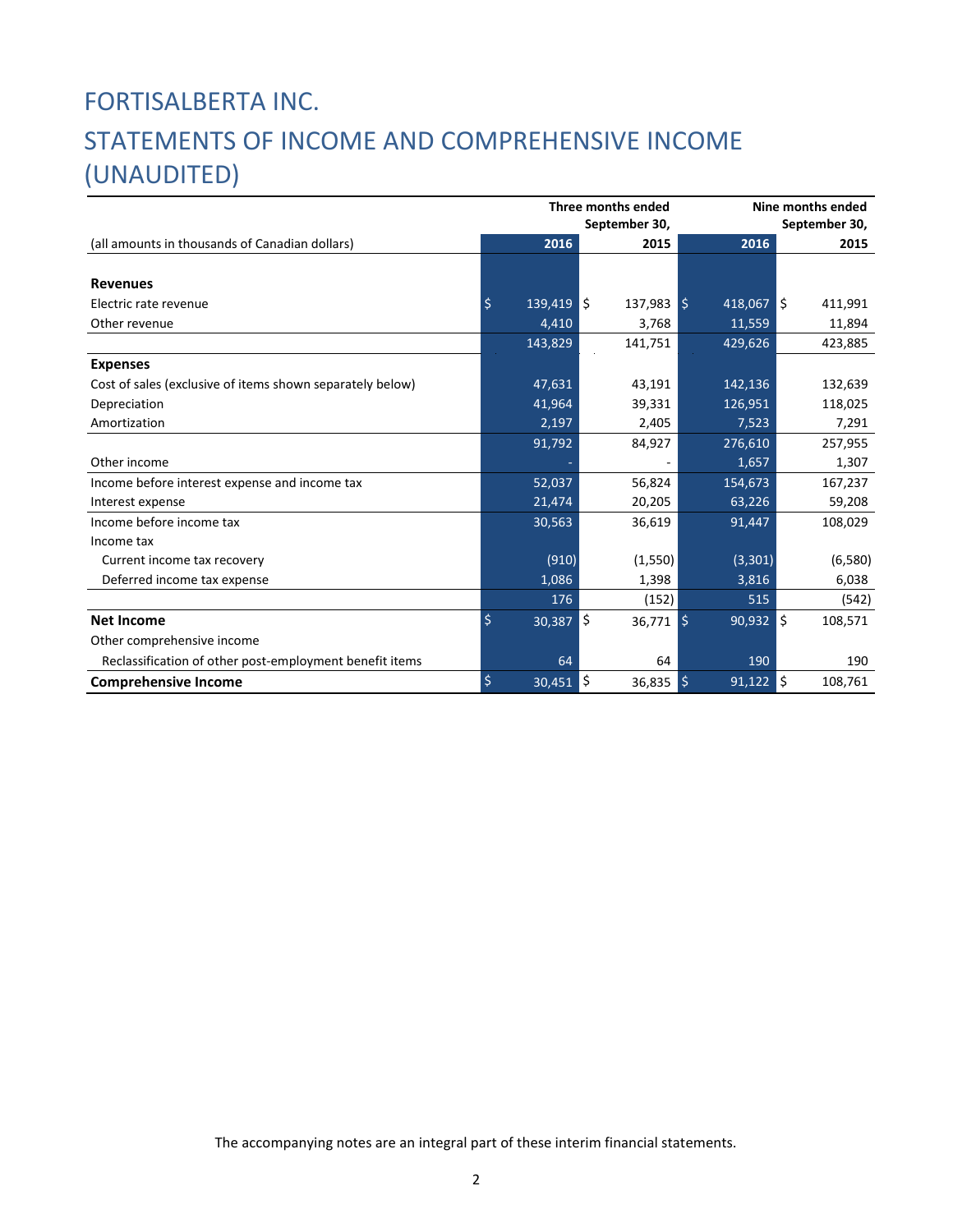# FORTISALBERTA INC. STATEMENTS OF CHANGES IN SHAREHOLDER'S EQUITY (UNAUDITED)

|                                                         | <b>Three Months Ended</b><br>September 30, |              |     |                |  | <b>Nine Months Ended</b><br>September 30, |    |           |  |  |  |
|---------------------------------------------------------|--------------------------------------------|--------------|-----|----------------|--|-------------------------------------------|----|-----------|--|--|--|
| (all amounts in thousands of Canadian dollars)          |                                            | 2016         |     | 2015           |  | 2016                                      |    | 2015      |  |  |  |
|                                                         |                                            |              |     |                |  |                                           |    |           |  |  |  |
| <b>Share Capital</b>                                    |                                            |              |     |                |  |                                           |    |           |  |  |  |
| Balance, beginning of period                            | $\varsigma$                                | 173,848      | l\$ | $173,848$ \$   |  | $173,848$ \$                              |    | 173,848   |  |  |  |
| Share capital issued                                    |                                            |              |     |                |  |                                           |    |           |  |  |  |
| Balance, end of period                                  | \$                                         | 173,848      | ١\$ | 173,848 \$     |  | 173,848                                   | \$ | 173,848   |  |  |  |
|                                                         |                                            |              |     |                |  |                                           |    |           |  |  |  |
| <b>Additional Paid-in Capital</b>                       |                                            |              |     |                |  |                                           |    |           |  |  |  |
| Balance, beginning of period                            | $\zeta$                                    | 699,896      | l\$ | $689,896$ \$   |  | 689,896 \$                                |    | 679,896   |  |  |  |
| <b>Equity contributions</b>                             |                                            |              |     |                |  | 10,000                                    |    | 10,000    |  |  |  |
| Balance, end of period                                  | \$                                         | 699,896      | ١\$ | 689,896 \$     |  | 699,896                                   | \$ | 689,896   |  |  |  |
|                                                         |                                            |              |     |                |  |                                           |    |           |  |  |  |
| <b>Accumulated Other Comprehensive Loss</b>             |                                            |              |     |                |  |                                           |    |           |  |  |  |
| Balance, beginning of period                            | \$                                         | $(2,272)$ \$ |     | $(2,931)$ \$   |  | $(2,398)$ \$                              |    | (3,057)   |  |  |  |
| Reclassification of other post-employment benefit items |                                            | 64           |     | 64             |  | 190                                       |    | 190       |  |  |  |
| Balance, end of period                                  | \$                                         | $(2,208)$ \$ |     | $(2,867)$ \$   |  | $(2,208)$ \$                              |    | (2,867)   |  |  |  |
|                                                         |                                            |              |     |                |  |                                           |    |           |  |  |  |
| <b>Retained Earnings</b>                                |                                            |              |     |                |  |                                           |    |           |  |  |  |
| Balance, beginning of period                            | \$                                         | $457,696$ \$ |     | $393,935$ \$   |  | $429,651$ \$                              |    | 352,135   |  |  |  |
| Net income                                              |                                            | 30,387       |     | 36,771         |  | 90,932                                    |    | 108,571   |  |  |  |
| <b>Dividends</b>                                        |                                            | (16, 250)    |     | (15,000)       |  | (48, 750)                                 |    | (45,000)  |  |  |  |
| Balance, end of period                                  | \$                                         | 471,833      | ۱\$ | 415,706 \$     |  | 471,833                                   | \$ | 415,706   |  |  |  |
| <b>Total Shareholder's Equity</b>                       | \$                                         | 1,343,369    | \$  | $1,276,583$ \$ |  | 1,343,369                                 | \$ | 1,276,583 |  |  |  |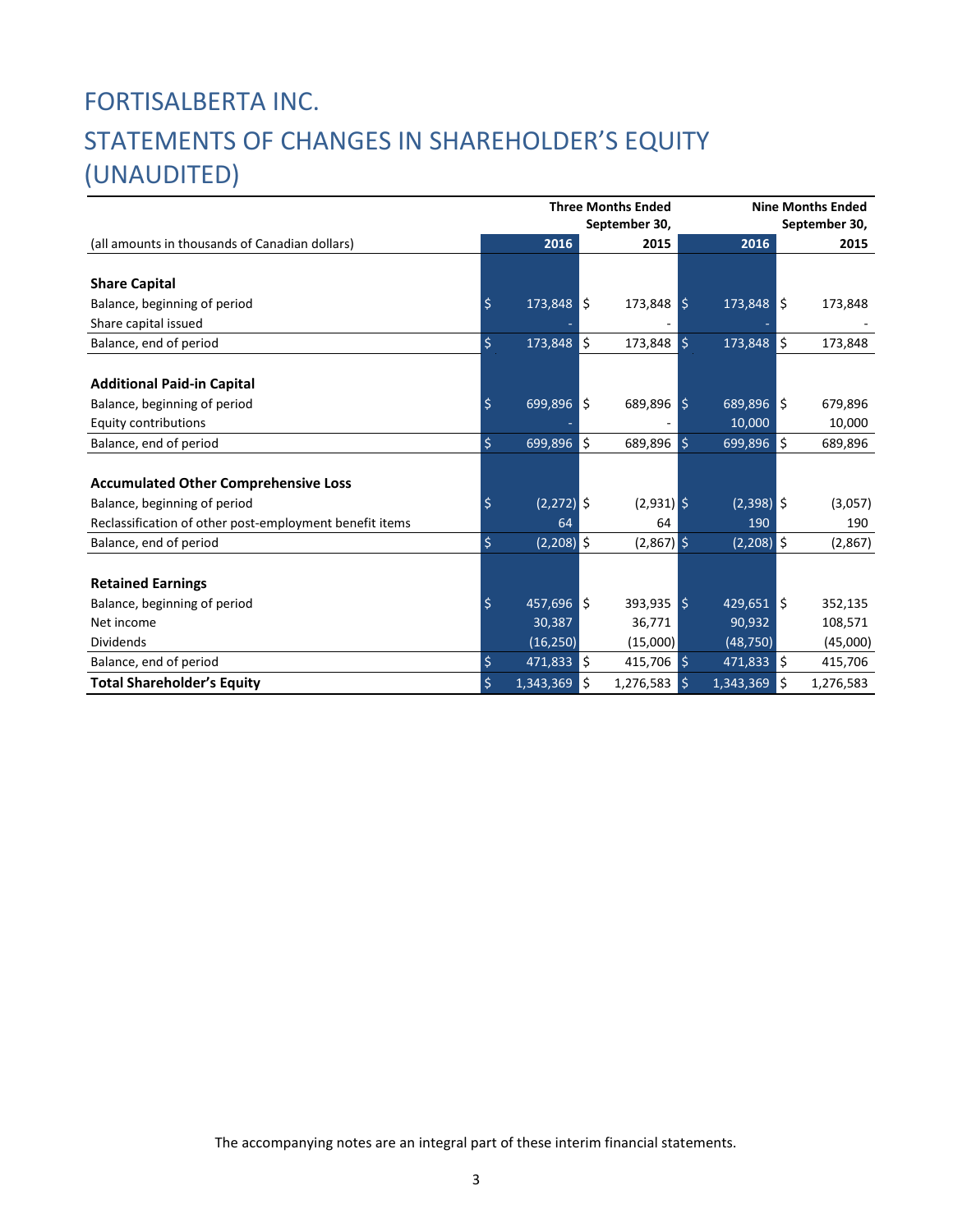# FORTISALBERTA INC. STATEMENTS OF CASH FLOWS (UNAUDITED)

| September 30,<br>2016<br>2015<br>2016<br>2015<br>(all amounts in thousands of Canadian dollars)<br><b>Operating Activities</b><br>$\varsigma$<br>l\$<br>$36,771$ \$<br>$90,932$ \$<br>108,571<br>Net income<br>30,387<br>Adjustments for non-cash items included in net income:<br>41,964<br>126,951<br>Depreciation<br>39,331<br>118,025<br>Amortization<br>8,080<br>2,383<br>2,581<br>7,797<br>Deferred income tax<br>1,086<br>1,398<br>3,816<br>6,038<br>Equity component of allowance for funds used during<br>(1,657)<br>(1,307)<br>construction<br>Change in long-term regulatory assets and liabilities<br>(7,659)<br>3,814<br>(29, 824)<br>(10, 701)<br>Change in other non-current operating assets and liabilities<br>(91)<br>424<br>(298)<br>1,066<br>33,625<br>Change in non-cash operating working capital (note 9)<br>25,417<br>(11, 424)<br>(43, 443)<br>Cash from operating activities<br>93,487<br>72,895<br>231,625<br>186,046<br><b>Investing Activities</b><br>Property, plant and equipment<br>(89, 614)<br>(244, 870)<br>(295, 116)<br>(95, 160)<br>6,908<br>Customer contributions for property, plant and equipment<br>8,403<br>14,227<br>24,669<br>Intangible assets<br>(4,522)<br>(3,964)<br>(15,005)<br>(11, 241)<br>Proceeds from the sale of property, plant and equipment<br>287<br>1,918<br>1,083<br>1,257<br>129<br>(193)<br>Net change in employee loans<br>168<br>(286)<br>(85, 803)<br>(90, 305)<br>(243, 923)<br>Cash used in investing activities<br>(280, 891)<br><b>Financing Activities</b><br>Change in short-term borrowings<br>(10, 864)<br>(35,000)<br>4,003<br>(11, 477)<br>148,970<br>Proceeds from long-term debt, net of issuance costs<br>149,008<br>148,891<br>149,008<br>Net borrowings under committed credit facility<br>(115, 114)<br>(105, 121)<br>(53, 159)<br>(23, 166)<br>Dividends paid<br>(16, 250)<br>(15,000)<br>(48, 750)<br>(45,000)<br><b>Equity contributions</b><br>10,000<br>10,000<br>Cash from financing activities<br>94,845<br>6,742<br>17,410<br>21,982<br>14,426<br>Change in cash and cash equivalents<br>9,684 |                                                |  | <b>Three Months Ended</b> | <b>Nine Months Ended</b> |  |  |  |  |
|--------------------------------------------------------------------------------------------------------------------------------------------------------------------------------------------------------------------------------------------------------------------------------------------------------------------------------------------------------------------------------------------------------------------------------------------------------------------------------------------------------------------------------------------------------------------------------------------------------------------------------------------------------------------------------------------------------------------------------------------------------------------------------------------------------------------------------------------------------------------------------------------------------------------------------------------------------------------------------------------------------------------------------------------------------------------------------------------------------------------------------------------------------------------------------------------------------------------------------------------------------------------------------------------------------------------------------------------------------------------------------------------------------------------------------------------------------------------------------------------------------------------------------------------------------------------------------------------------------------------------------------------------------------------------------------------------------------------------------------------------------------------------------------------------------------------------------------------------------------------------------------------------------------------------------------------------------------------------------------------------------------------------------------------------------------------------------------------|------------------------------------------------|--|---------------------------|--------------------------|--|--|--|--|
|                                                                                                                                                                                                                                                                                                                                                                                                                                                                                                                                                                                                                                                                                                                                                                                                                                                                                                                                                                                                                                                                                                                                                                                                                                                                                                                                                                                                                                                                                                                                                                                                                                                                                                                                                                                                                                                                                                                                                                                                                                                                                            |                                                |  | September 30,             |                          |  |  |  |  |
|                                                                                                                                                                                                                                                                                                                                                                                                                                                                                                                                                                                                                                                                                                                                                                                                                                                                                                                                                                                                                                                                                                                                                                                                                                                                                                                                                                                                                                                                                                                                                                                                                                                                                                                                                                                                                                                                                                                                                                                                                                                                                            |                                                |  |                           |                          |  |  |  |  |
|                                                                                                                                                                                                                                                                                                                                                                                                                                                                                                                                                                                                                                                                                                                                                                                                                                                                                                                                                                                                                                                                                                                                                                                                                                                                                                                                                                                                                                                                                                                                                                                                                                                                                                                                                                                                                                                                                                                                                                                                                                                                                            |                                                |  |                           |                          |  |  |  |  |
|                                                                                                                                                                                                                                                                                                                                                                                                                                                                                                                                                                                                                                                                                                                                                                                                                                                                                                                                                                                                                                                                                                                                                                                                                                                                                                                                                                                                                                                                                                                                                                                                                                                                                                                                                                                                                                                                                                                                                                                                                                                                                            |                                                |  |                           |                          |  |  |  |  |
|                                                                                                                                                                                                                                                                                                                                                                                                                                                                                                                                                                                                                                                                                                                                                                                                                                                                                                                                                                                                                                                                                                                                                                                                                                                                                                                                                                                                                                                                                                                                                                                                                                                                                                                                                                                                                                                                                                                                                                                                                                                                                            |                                                |  |                           |                          |  |  |  |  |
|                                                                                                                                                                                                                                                                                                                                                                                                                                                                                                                                                                                                                                                                                                                                                                                                                                                                                                                                                                                                                                                                                                                                                                                                                                                                                                                                                                                                                                                                                                                                                                                                                                                                                                                                                                                                                                                                                                                                                                                                                                                                                            |                                                |  |                           |                          |  |  |  |  |
|                                                                                                                                                                                                                                                                                                                                                                                                                                                                                                                                                                                                                                                                                                                                                                                                                                                                                                                                                                                                                                                                                                                                                                                                                                                                                                                                                                                                                                                                                                                                                                                                                                                                                                                                                                                                                                                                                                                                                                                                                                                                                            |                                                |  |                           |                          |  |  |  |  |
|                                                                                                                                                                                                                                                                                                                                                                                                                                                                                                                                                                                                                                                                                                                                                                                                                                                                                                                                                                                                                                                                                                                                                                                                                                                                                                                                                                                                                                                                                                                                                                                                                                                                                                                                                                                                                                                                                                                                                                                                                                                                                            |                                                |  |                           |                          |  |  |  |  |
|                                                                                                                                                                                                                                                                                                                                                                                                                                                                                                                                                                                                                                                                                                                                                                                                                                                                                                                                                                                                                                                                                                                                                                                                                                                                                                                                                                                                                                                                                                                                                                                                                                                                                                                                                                                                                                                                                                                                                                                                                                                                                            |                                                |  |                           |                          |  |  |  |  |
|                                                                                                                                                                                                                                                                                                                                                                                                                                                                                                                                                                                                                                                                                                                                                                                                                                                                                                                                                                                                                                                                                                                                                                                                                                                                                                                                                                                                                                                                                                                                                                                                                                                                                                                                                                                                                                                                                                                                                                                                                                                                                            |                                                |  |                           |                          |  |  |  |  |
|                                                                                                                                                                                                                                                                                                                                                                                                                                                                                                                                                                                                                                                                                                                                                                                                                                                                                                                                                                                                                                                                                                                                                                                                                                                                                                                                                                                                                                                                                                                                                                                                                                                                                                                                                                                                                                                                                                                                                                                                                                                                                            |                                                |  |                           |                          |  |  |  |  |
|                                                                                                                                                                                                                                                                                                                                                                                                                                                                                                                                                                                                                                                                                                                                                                                                                                                                                                                                                                                                                                                                                                                                                                                                                                                                                                                                                                                                                                                                                                                                                                                                                                                                                                                                                                                                                                                                                                                                                                                                                                                                                            |                                                |  |                           |                          |  |  |  |  |
|                                                                                                                                                                                                                                                                                                                                                                                                                                                                                                                                                                                                                                                                                                                                                                                                                                                                                                                                                                                                                                                                                                                                                                                                                                                                                                                                                                                                                                                                                                                                                                                                                                                                                                                                                                                                                                                                                                                                                                                                                                                                                            |                                                |  |                           |                          |  |  |  |  |
|                                                                                                                                                                                                                                                                                                                                                                                                                                                                                                                                                                                                                                                                                                                                                                                                                                                                                                                                                                                                                                                                                                                                                                                                                                                                                                                                                                                                                                                                                                                                                                                                                                                                                                                                                                                                                                                                                                                                                                                                                                                                                            |                                                |  |                           |                          |  |  |  |  |
|                                                                                                                                                                                                                                                                                                                                                                                                                                                                                                                                                                                                                                                                                                                                                                                                                                                                                                                                                                                                                                                                                                                                                                                                                                                                                                                                                                                                                                                                                                                                                                                                                                                                                                                                                                                                                                                                                                                                                                                                                                                                                            |                                                |  |                           |                          |  |  |  |  |
|                                                                                                                                                                                                                                                                                                                                                                                                                                                                                                                                                                                                                                                                                                                                                                                                                                                                                                                                                                                                                                                                                                                                                                                                                                                                                                                                                                                                                                                                                                                                                                                                                                                                                                                                                                                                                                                                                                                                                                                                                                                                                            |                                                |  |                           |                          |  |  |  |  |
|                                                                                                                                                                                                                                                                                                                                                                                                                                                                                                                                                                                                                                                                                                                                                                                                                                                                                                                                                                                                                                                                                                                                                                                                                                                                                                                                                                                                                                                                                                                                                                                                                                                                                                                                                                                                                                                                                                                                                                                                                                                                                            |                                                |  |                           |                          |  |  |  |  |
|                                                                                                                                                                                                                                                                                                                                                                                                                                                                                                                                                                                                                                                                                                                                                                                                                                                                                                                                                                                                                                                                                                                                                                                                                                                                                                                                                                                                                                                                                                                                                                                                                                                                                                                                                                                                                                                                                                                                                                                                                                                                                            |                                                |  |                           |                          |  |  |  |  |
|                                                                                                                                                                                                                                                                                                                                                                                                                                                                                                                                                                                                                                                                                                                                                                                                                                                                                                                                                                                                                                                                                                                                                                                                                                                                                                                                                                                                                                                                                                                                                                                                                                                                                                                                                                                                                                                                                                                                                                                                                                                                                            |                                                |  |                           |                          |  |  |  |  |
|                                                                                                                                                                                                                                                                                                                                                                                                                                                                                                                                                                                                                                                                                                                                                                                                                                                                                                                                                                                                                                                                                                                                                                                                                                                                                                                                                                                                                                                                                                                                                                                                                                                                                                                                                                                                                                                                                                                                                                                                                                                                                            |                                                |  |                           |                          |  |  |  |  |
|                                                                                                                                                                                                                                                                                                                                                                                                                                                                                                                                                                                                                                                                                                                                                                                                                                                                                                                                                                                                                                                                                                                                                                                                                                                                                                                                                                                                                                                                                                                                                                                                                                                                                                                                                                                                                                                                                                                                                                                                                                                                                            |                                                |  |                           |                          |  |  |  |  |
|                                                                                                                                                                                                                                                                                                                                                                                                                                                                                                                                                                                                                                                                                                                                                                                                                                                                                                                                                                                                                                                                                                                                                                                                                                                                                                                                                                                                                                                                                                                                                                                                                                                                                                                                                                                                                                                                                                                                                                                                                                                                                            |                                                |  |                           |                          |  |  |  |  |
|                                                                                                                                                                                                                                                                                                                                                                                                                                                                                                                                                                                                                                                                                                                                                                                                                                                                                                                                                                                                                                                                                                                                                                                                                                                                                                                                                                                                                                                                                                                                                                                                                                                                                                                                                                                                                                                                                                                                                                                                                                                                                            |                                                |  |                           |                          |  |  |  |  |
|                                                                                                                                                                                                                                                                                                                                                                                                                                                                                                                                                                                                                                                                                                                                                                                                                                                                                                                                                                                                                                                                                                                                                                                                                                                                                                                                                                                                                                                                                                                                                                                                                                                                                                                                                                                                                                                                                                                                                                                                                                                                                            |                                                |  |                           |                          |  |  |  |  |
|                                                                                                                                                                                                                                                                                                                                                                                                                                                                                                                                                                                                                                                                                                                                                                                                                                                                                                                                                                                                                                                                                                                                                                                                                                                                                                                                                                                                                                                                                                                                                                                                                                                                                                                                                                                                                                                                                                                                                                                                                                                                                            |                                                |  |                           |                          |  |  |  |  |
|                                                                                                                                                                                                                                                                                                                                                                                                                                                                                                                                                                                                                                                                                                                                                                                                                                                                                                                                                                                                                                                                                                                                                                                                                                                                                                                                                                                                                                                                                                                                                                                                                                                                                                                                                                                                                                                                                                                                                                                                                                                                                            |                                                |  |                           |                          |  |  |  |  |
|                                                                                                                                                                                                                                                                                                                                                                                                                                                                                                                                                                                                                                                                                                                                                                                                                                                                                                                                                                                                                                                                                                                                                                                                                                                                                                                                                                                                                                                                                                                                                                                                                                                                                                                                                                                                                                                                                                                                                                                                                                                                                            |                                                |  |                           |                          |  |  |  |  |
|                                                                                                                                                                                                                                                                                                                                                                                                                                                                                                                                                                                                                                                                                                                                                                                                                                                                                                                                                                                                                                                                                                                                                                                                                                                                                                                                                                                                                                                                                                                                                                                                                                                                                                                                                                                                                                                                                                                                                                                                                                                                                            |                                                |  |                           |                          |  |  |  |  |
|                                                                                                                                                                                                                                                                                                                                                                                                                                                                                                                                                                                                                                                                                                                                                                                                                                                                                                                                                                                                                                                                                                                                                                                                                                                                                                                                                                                                                                                                                                                                                                                                                                                                                                                                                                                                                                                                                                                                                                                                                                                                                            |                                                |  |                           |                          |  |  |  |  |
|                                                                                                                                                                                                                                                                                                                                                                                                                                                                                                                                                                                                                                                                                                                                                                                                                                                                                                                                                                                                                                                                                                                                                                                                                                                                                                                                                                                                                                                                                                                                                                                                                                                                                                                                                                                                                                                                                                                                                                                                                                                                                            | Cash and cash equivalents, beginning of period |  |                           | 4,742                    |  |  |  |  |
| $\zeta$<br>\$<br>١s<br>14,426<br>$\overline{14,426}$ \$<br>Cash and cash equivalents, end of period                                                                                                                                                                                                                                                                                                                                                                                                                                                                                                                                                                                                                                                                                                                                                                                                                                                                                                                                                                                                                                                                                                                                                                                                                                                                                                                                                                                                                                                                                                                                                                                                                                                                                                                                                                                                                                                                                                                                                                                        |                                                |  |                           |                          |  |  |  |  |

*Supplemental cash flow information (note 9)*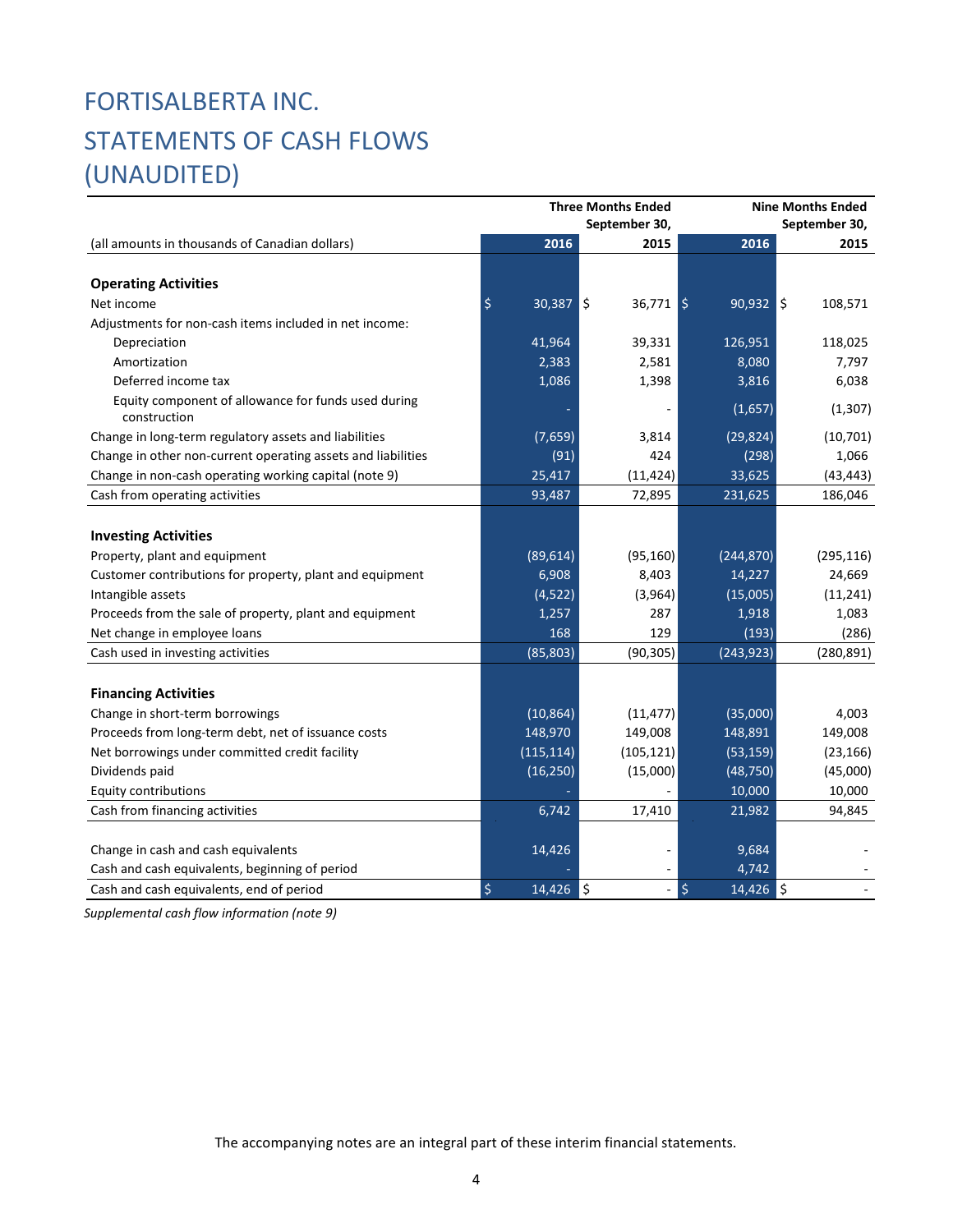# NOTES TO THE FINANCIAL STATEMENTS (UNAUDITED)

## 1. ENTITY DEFINITION AND NATURE OF OPERATIONS

FortisAlberta Inc. (the "Corporation") is a regulated electricity distribution utility in the Province of Alberta. Its business is the ownership and operation of electricity facilities that distribute electricity generated by other market participants from high-voltage transmission substations to end-use customers. The Corporation does not own or operate generation or transmission assets and is not involved in the direct sale of electricity. It is intended that the Corporation remain a regulated electricity utility for the foreseeable future, focusing on the delivery of safe, reliable and cost-effective electricity services to its customers in Alberta.

The Corporation is regulated by the Alberta Utilities Commission (the "AUC") pursuant to the *Alberta Utilities Commission Act* (the "*AUC Act*"). The AUC's jurisdiction, pursuant to the *Electric Utilities Act* (the "*EUA*"), the *Public Utilities Act*, the *Hydro and Electric Energy Act* and the *AUC Act*, includes the approval of distribution tariffs for regulated distribution utilities such as the Corporation including the rates and terms and conditions on which service is to be provided by those utilities.

The Corporation is an indirect, wholly-owned subsidiary of Fortis Inc. (''Fortis''). Fortis is a leader in the North American electric and gas utility business, serving customers across Canada and in the United States and the Caribbean.

# 2. SUMMARY OF SIGNIFICANT ACCOUNTING POLICIES

## **(a) Basis of Presentation**

These financial statements have been prepared by management in accordance with accounting principles generally accepted in the United States ("US GAAP") as codified in the Financial Accounting Standards Board ("FASB") Accounting Standards Codification ("ASC"). The preparation of financial statements in accordance with US GAAP requires management to make estimates and judgments that affect the reported amounts of assets and liabilities and the disclosure of contingent assets and liabilities at the date of the financial statements, and the reported amounts of revenues and expenses during the reporting periods. Certain estimates are necessary since the regulatory environment in which the Corporation operates often requires amounts to be recorded at estimated values until finalization and adjustments, if any, are determined pursuant to subsequent regulatory decisions or other regulatory proceedings. Significant accounting estimates made by management include income tax, contingent liabilities due to general litigation, depreciation, amortization, employee future benefits, goodwill impairment, accrued revenue, expense accruals and other items impacted by regulation. Due to the inherent uncertainty in making such estimates, actual results reported in future periods could differ materially from those estimated. There were no material changes to the Corporation's significant accounting estimates during the three and nine months ended September 30, 2016.

## **(b) Regulation**

The Corporation is regulated by the AUC, pursuant to the *EUA*, the *Public Utilities Act*, the *Hydro and Electric Energy Act* and the *AUC Act*. The AUC administers these acts and regulations covering such matters as revenue requirements, customer rates, construction of assets, operations and financing. The timing of recognition of certain assets, liabilities, revenues and expenses as a result of regulation may differ from that otherwise expected using US GAAP for entities not subject to rate regulation.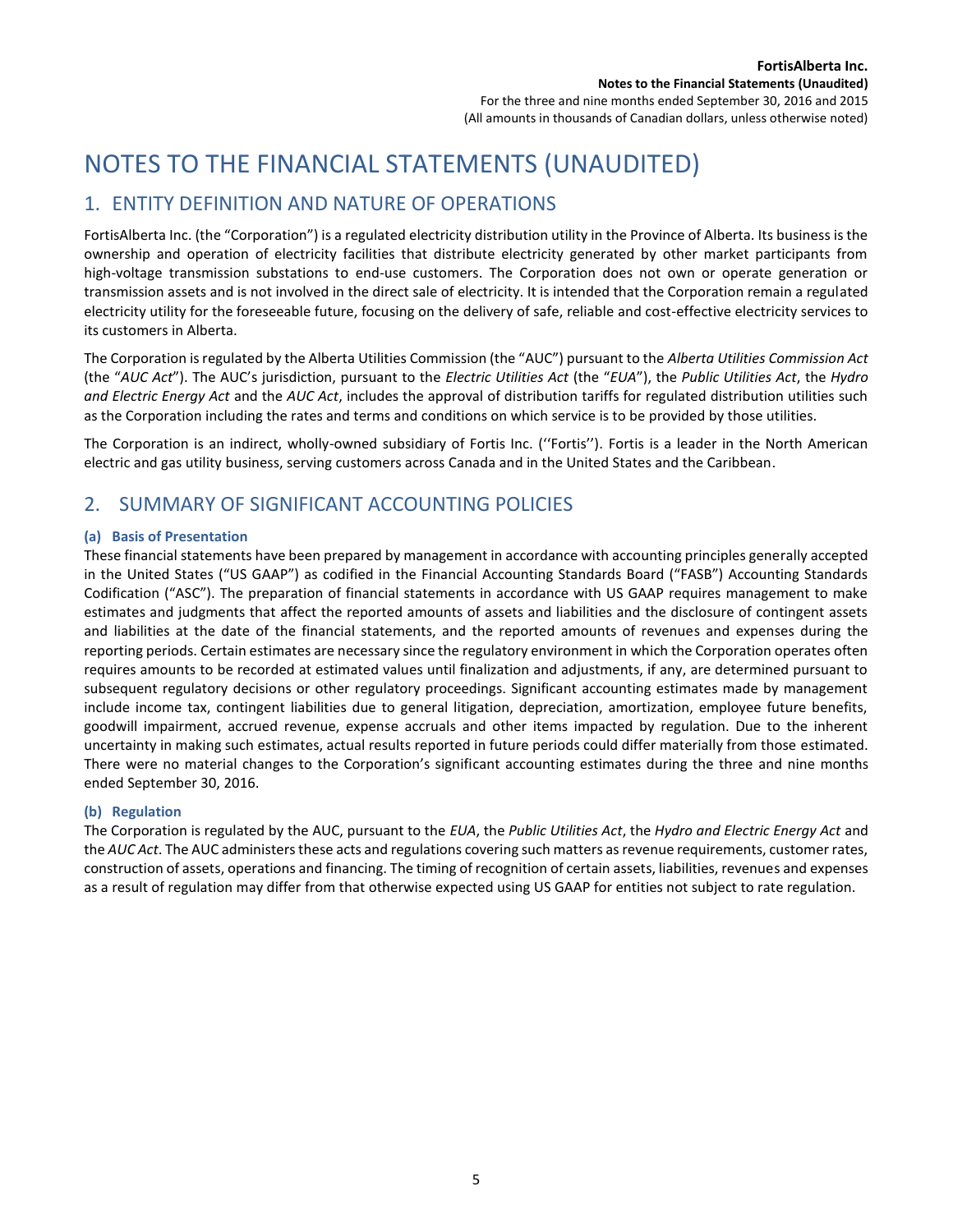# 2. SUMMARY OF SIGNIFICANT ACCOUNTING POLICIES (cont'd)

## **(b) Regulation (cont'd)**

Effective January 1, 2013, the AUC prescribed that distribution utilities in Alberta, including the Corporation, move to a form of rate regulation referred to as performance-based regulation ("PBR") for a five-year term. Under PBR, a formula that estimates inflation annually and assumes productivity improvements is used to determine distribution rates on an annual basis. Each year this formula is applied to the preceding year's distribution rates. The 2012 distribution rates are the base rates upon which the formula was first applied and they were set using a traditional cost-of-service model whereby the AUC established the Corporation's revenue requirements, being those revenues corresponding to the costs associated with the distribution business, and provided a rate of return on a deemed equity component of capital structure ("ROE") applied to rate base assets. The Corporation's ROE for ratemaking purposes was 8.75% for 2012 with a deemed equity ratio of 41%. For 2013, 2014 and 2015, the Corporation's ROE was set at 8.30% with a deemed equity ratio of 40%. For 2016 and 2017, the Corporation's ROE has been set at 8.30% and 8.50%, respectively, with a deemed equity ratio of 37%. The ROE of 8.50% with a deemed equity ratio of 37% will remain in place for 2018 on an interim basis. The impact of changes to ROE and capital structure during the PBR term apply only to the portion of rate base that is funded by revenue provided by mechanisms separate from the formula.

The PBR plan includes mechanisms for the recovery or settlement of items determined to flow through directly to customers ("Y factor") and the recovery of costs related to capital expenditures that are not being recovered through the formula ("K factor" or "capital tracker"). The AUC also approved a Z factor, a PBR re-opener and an ROE efficiency carry-over mechanism. The Z factor permits an application for recovery of costs related to significant unforeseen events. The PBR re-opener permits an application to re-open and review the PBR plan to address specific problems with the design or operation of the PBR plan. The use of the Z factor and PBR re-opener mechanisms is associated with certain thresholds. The ROE efficiency carry-over mechanism provides an efficiency incentive by permitting a utility to continue to benefit from any efficiency gains achieved during the PBR term for two years following the end of that term.

## **Capital Tracker Applications**

In February 2016, the AUC issued Decision 20497-D01-2016 (the "2016 Capital Tracker Decision") related to the Corporation's 2014 True-Up and 2016-2017 Capital Tracker Application. The Corporation sought: (i) capital tracker revenue for 2016 and 2017 of \$71.5 million and \$89.9 million, respectively; (ii) an update to the 2014 capital tracker revenue to reflect actual capital tracker expenditures; and (iii) approval of additional revenue related to capital tracker amounts for 2013, 2014 and 2015 that had not been fully approved in the 2015 Capital Tracker Decision. The 2016 Capital Tracker Decision also addressed depreciation-related matters.

With respect to the depreciation-related matters, the AUC directed that the impact of a 2015 depreciation technical update not be included in the determination of the K factor amounts for 2015, 2016 and 2017. Actual depreciation expense, as reflected in the financial results of the Corporation, continues to be determined in accordance with the depreciation rates established by the 2015 depreciation technical update.

The effects of the 2016 Capital Tracker Decision reduced the applied for capital tracker revenue for 2016 and 2017 by \$0.6 million and \$0.4 million, respectively, and was reflected in the Corporation's required Compliance Filing. In September 2016, the AUC approved the Corporation's Compliance Filing in Decision 21520-D01-2016, which approved capital tracker revenue for 2016 and 2017 of \$70.9 million and \$89.5 million, respectively.

In June 2016, the Corporation filed a 2015 True-Up Application to update 2015 capital tracker revenue for actual capital expenditures and the effects of the 2016 Capital Tracker Decision. A decision from the AUC on the 2015 True-Up Application is expected in the first quarter of 2017.

For the nine months ended September 31, 2016, capital tracker revenue related to 2013, 2014 and 2015 was reduced by \$0.7 million to reflect the impact of the 2016 Capital Tracker Decision and the true-up for 2015 actuals.

The Corporation expects to recognize capital tracker revenue of \$60.3 million for 2016, down \$10.6 million from the \$70.9 million per the Compliance Filing, to reflect actual capital expenditures, associated carrying costs, and the impact of the 2016 Generic Cost of Capital Decision, discussed below.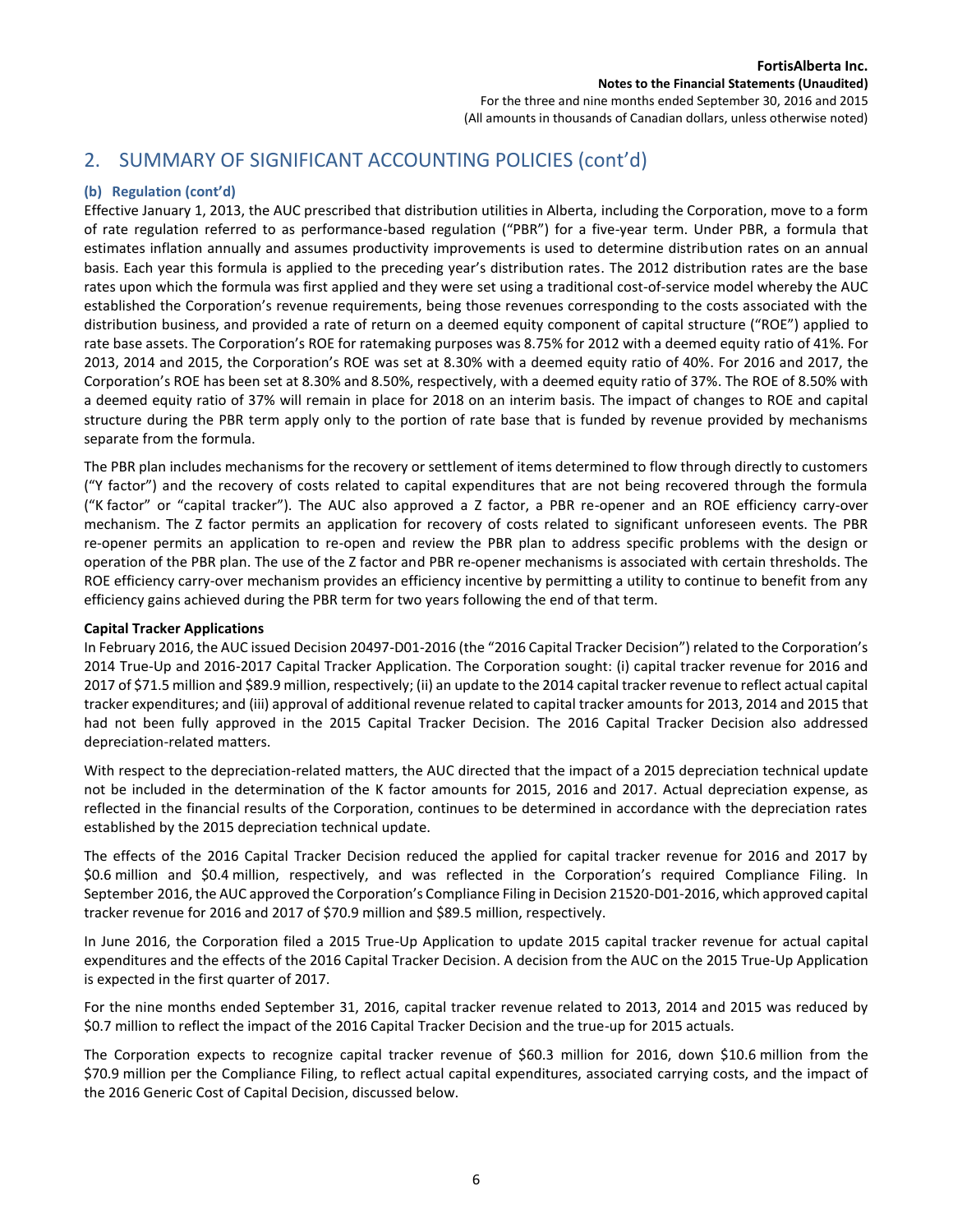## 2. SUMMARY OF SIGNIFICANT ACCOUNTING POLICIES (cont'd)

## **(b) Regulation (cont'd)**

## **Generic Cost of Capital**

In October 2016, the AUC issued Decision 20622-D01-2016 (the "2016 GCOC Decision") related to the 2016 and 2017 Generic Cost of Capital proceeding. In this decision, the AUC maintained an 8.30% allowed ROE for 2016 and increased the allowed ROE to 8.50% for 2017. The decision also set the equity portion of capital structure at 37% for most utilities, which is a decrease from 40% for FortisAlberta.

For Alberta utilities under PBR, including FortisAlberta, the impact of the changes to the allowed ROE and capital structure resulting from the 2016 GCOC Decision applies to the portion of rate base that is funded by capital tracker revenue only. For the nine months ended September 30, 2016, capital tracker revenue was reduced by \$2.0 million to reflect the impact of the 2016 GCOC Decision.

## **(c) Changes in Accounting Policies**

These unaudited interim financial statements have been prepared following the same accounting policies as those used in preparing the Corporation's 2015 audited annual financial statements.

## **(d) Future Accounting Pronouncements**

## **Revenue from Contracts with Customers**

In May 2014, FASB issued Accounting Standard Update ("ASU") 2014-09, *Revenue from Contracts with Customers*. The amendments in this update create ASC Topic 606, *Revenue from Contracts with Customers*, and supersede the revenue recognition requirements in ASC Topic 605, *Revenue Recognition*, including most industry-specific revenue recognition guidance throughout the codification. This standard clarifies the principles for recognizing revenue and can be applied consistently across various transactions, industries and capital markets. This standard is to be applied on a full retrospective or modified retrospective basis and was originally effective for annual and interim periods beginning after December 15, 2016. In August 2015, FASB issued ASU 2015-14, *Deferral of the Effective Date.* The amendments in the update defer the effective date of ASU 2014-09 by one year to annual and interim periods beginning after December 15, 2017. Early adoption is permitted as of the original effective date.

In March 2016, FASB issued ASU 2016-08, *Principal vs Agent Considerations*, in April 2016, FASB issued ASU 2016-10, *Identifying Performance Obligations and Licensing,* and in May 2016, FASB issued *Narrow-Scope Improvements and Practical Expedients* to clarify implementation guidance in ASC Topic 606. The effective date of these updates is the same as the effective date and transition requirements of ASU 2014-09.

The majority of the Corporation's revenue is generated from the distribution of electricity to end-use customers based on published tariff rates, as approved by the regulator, and is considered to be in the scope of ASU 2014-09. The Corporation does not expect that the adoption of this standard, and all related ASUs, will have a material impact on the measurement of revenue generated from the distribution of electricity to end-use customers. The Corporation has not yet selected a transition method and is assessing the impact that the adoption of this standard, and all related ASUs, will have on its other revenue streams, and all related disclosures. The Corporation plans to have this assessment substantially complete by the end of 2016.

#### **Leases**

In February 2016, FASB issued ASU 2016-02, *Leases.* The amendments to this update create ASC Topic 842, *Leases,* and supersedes lease requirements in ASC Topic 840, *Leases.* The main provision of Topic 842 is the recognition of lease assets and lease liabilities on the balance sheet by lessees for those leases that were previously classified as operating leases. For operating leases, a lessee is required to do the following: (i) recognize a right-of-use asset and a lease liability, initially measured at the present value of the lease payments, on the balance sheet; (ii) recognize a single lease cost, calculated so that the cost of the lease is allocated over the lease term on a generally straight-line basis; and (iii) classify all cash payments within operating activities in the statement of cash flows. These amendments also require qualitative disclosures along with specific quantitative disclosures. This update is effective for annual and interim periods beginning after December 15, 2018 and is to be applied using a modified retrospective approach with practical expedient options. Early adoption is permitted. The Corporation is assessing the impact that the adoption of this update will have on its financial statements and related disclosures.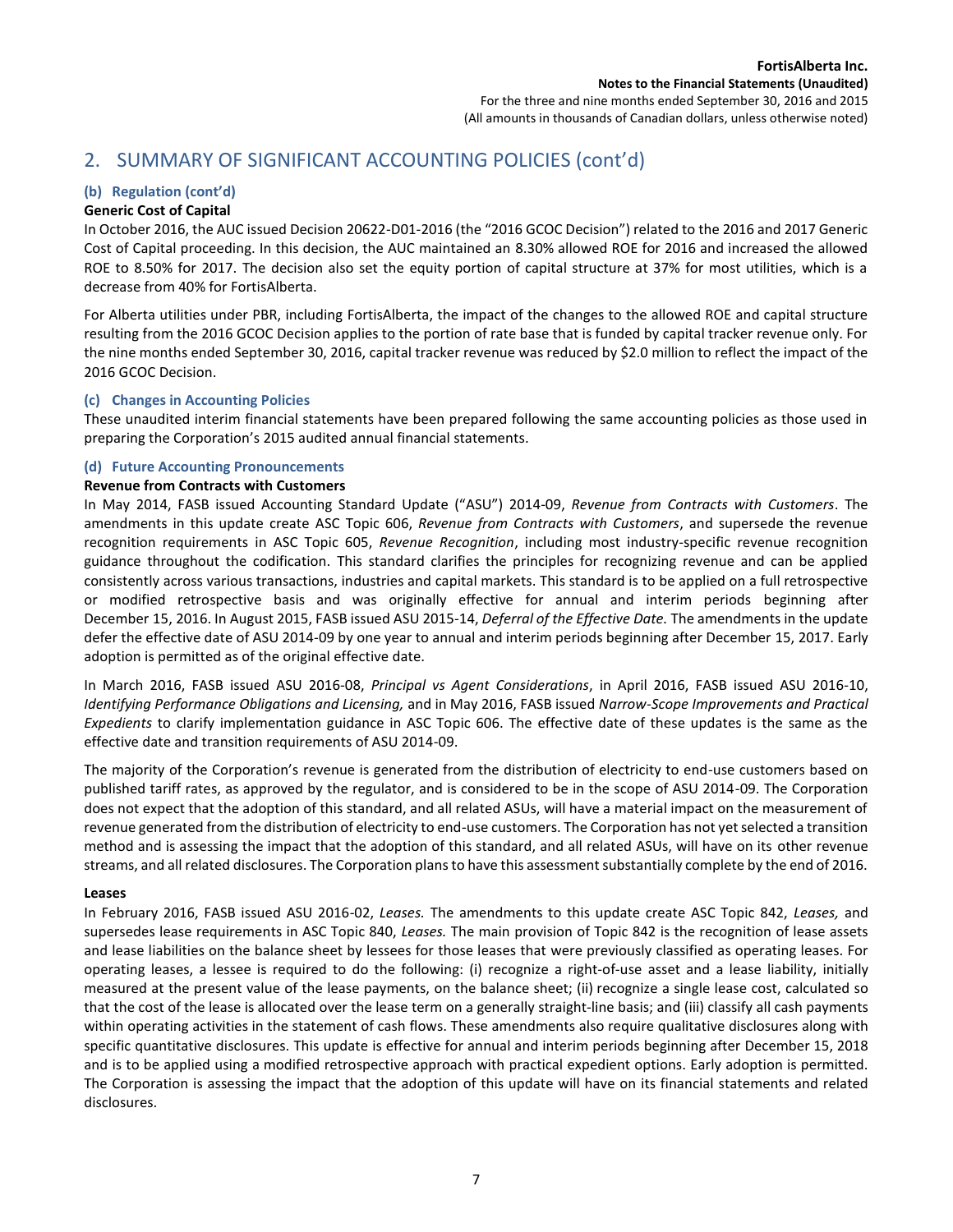## 2. SUMMARY OF SIGNIFICANT ACCOUNTING POLICIES (cont'd)

## **(d) Future Accounting Pronouncements (cont'd)**

## **Measurement of Credit Losses on Financial Instruments**

In June 2016, FASB issued ASU 2016-09, *Measurement of Credit Losses on Financial Instruments.* The amendments in this update require entities to use an expected credit loss methodology and to consider a broad range of reasonable and supportable information to inform credit loss estimates. This update is effective for annual and interim periods beginning after December 15, 2019 and is to be applied on a modified retroactive basis. Early adoption is permitted for annual and interim periods beginning after December 15, 2018. The Corporation is assessing the impact that the adoption of this update will have on its financial statements and related disclosures.

#### **Classification of Certain Cash Receipts and Cash Payments**

In August 2016, FASB issued ASU 2016-15, *Classification of Certain Cash Receipts and Cash Payments.* The amendments in this update address diversity in practice of how eight specific cash receipts and cash payments are presented in the statement of cash flows. This update is effective for annual and interim periods beginning after December 15, 2017 and is to be applied on a retroactive basis for each period presented. Early adoption is permitted. The Corporation does not expect the adoption of this update will have a material impact on its financial statements or related disclosures.

## 3. REGULATORY ASSETS AND LIABILITIES

Based on previous, existing or expected AUC decisions, the Corporation has recorded the following amounts that are expected to be recovered from, or refunded to, customers in future periods.

| <b>Regulatory assets</b>                     | September 30,   | December 31, |
|----------------------------------------------|-----------------|--------------|
|                                              | 2016            | 2015         |
| Deferred income tax                          | ۱\$,<br>248,140 | 211,506<br>S |
| Deferred overhead                            | 75,113          | 66,310       |
| Regulatory defined benefit pension deferrals | 2,388           | 2,940        |
| K factor deferrals                           | 1,418           | 9,292        |
| A1 rider deferral                            | 753             |              |
| Y factor deferrals                           | 501             | 74           |
| <b>Total regulatory assets</b>               | 328,313         | 290,122      |
| Less: current portion                        | 1,840           | 9,502        |
| Long-term regulatory assets                  | \$<br>326,473   | 280,620      |

| <b>Regulatory liabilities</b>                          | September 30, |         | December 31, |         |  |
|--------------------------------------------------------|---------------|---------|--------------|---------|--|
|                                                        |               | 2016    |              | 2015    |  |
| Non-asset retirement obligation removal cost provision | \$            | 369,530 | S            | 353,801 |  |
| Alberta Electric System Operator charges deferral      |               | 20,661  |              | 25,354  |  |
| K factor deferrals                                     |               | 20,501  |              | 11,894  |  |
| A1 rider deferral                                      |               | 2,507   |              | 3,548   |  |
| Y factor deferrals                                     |               | 1.249   |              | 1,346   |  |
| <b>Total regulatory liabilities</b>                    |               | 414.448 |              | 395,943 |  |
| Less: current portion                                  |               | 38,385  |              | 15,004  |  |
| Long-term regulatory liabilities                       | \$            | 376,063 |              | 380.939 |  |

A detailed description of the nature of the Corporation's regulatory assets and liabilities was provided in Note 5 of the Corporation's 2015 audited annual financial statements.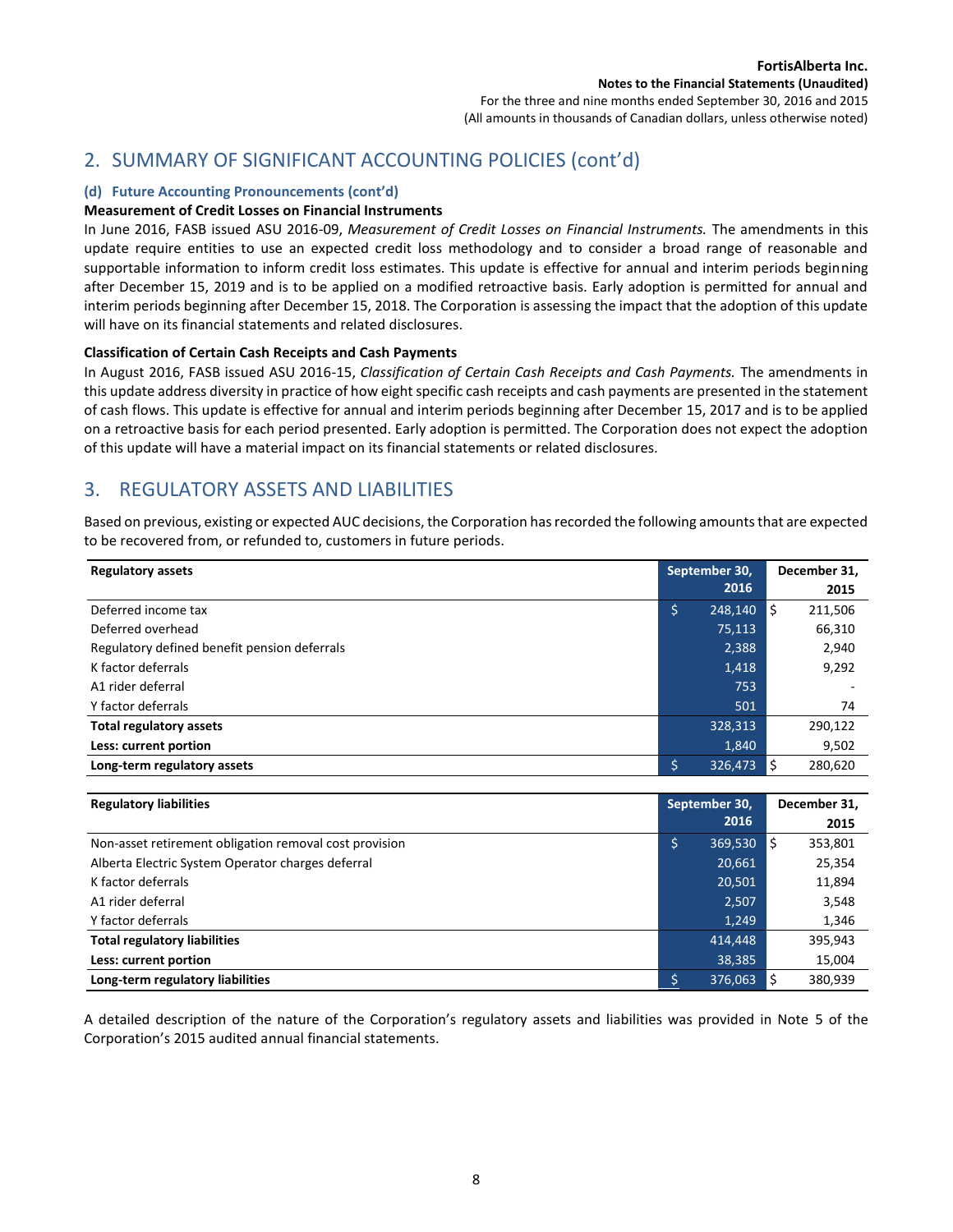## 4. DEBT

In July 2016, the Corporation renegotiated and amended its syndicated credit facility, extending the maturity date of the facility to August 2021 from August 2020. The amended agreement contains substantially similar terms and conditions as the previous agreement.

In September 2016, the Corporation entered into an agreement with a syndicate of agents, pursuant to which the Corporation sold \$150.0 million of senior unsecured debentures. The debentures bear interest at a rate of 3.34%, to be paid semi-annually, and mature in 2046. Proceeds of the issue were used to repay existing indebtedness incurred under the committed credit facility to finance capital expenditures and for general corporate purposes.

## 5. EMPLOYEE FUTURE BENEFITS

## **Costs Recognized**

For defined benefit pension plans, the difference between the expense recognized under US GAAP and that recovered in current rates is subject to deferral treatment and is expected to be recovered or refunded in future rates. For the other post-employment benefit ("OPEB") plan, the difference between the expense recognized under US GAAP and that recovered in current rates is not subject to deferral treatment.

## **Defined Benefit Pension Plans OPEB Plan Three months ended September 30 2016 2015 2016 2015** Service cost \$ 92 \$ 165 \$ 162 \$ 155 Interest cost 411 397 97 99 Expected return on plan assets (223) (228) (228) Amortizations: Past service cost - - 63 64 Actuarial loss 60 177 - - Net benefit cost recognized and the set of the set of the set of the set of the set of the set of the set of the set of the set of the set of the set of the set of the set of the set of the set of the set of the set of the Regulatory adjustments and the control of the control of the control of the control of the control of the control of the control of the control of the control of the control of the control of the control of the control of Net benefit cost recognized in financial statements 158 16 322 318 Defined contribution cost 2,095 2,044 **Total employee future benefit cost**  $\frac{1}{2}$   $\frac{1}{2}$   $\frac{1}{2}$   $\frac{1}{2}$   $\frac{1}{2}$   $\frac{1}{2}$   $\frac{1}{2}$   $\frac{1}{2}$   $\frac{1}{2}$   $\frac{1}{2}$   $\frac{1}{2}$   $\frac{1}{2}$   $\frac{1}{2}$   $\frac{1}{2}$   $\frac{1}{2}$   $\frac{1}{2}$   $\frac{1}{2}$   $\frac{1}{2}$   $\frac{$

## **Components of Net Periodic Costs**

|                                                     |       | <b>Defined Benefit Pension Plans</b> |    | <b>OPEB Plan</b> |    |      |
|-----------------------------------------------------|-------|--------------------------------------|----|------------------|----|------|
| Nine months ended September 30                      | 2016  | 2015                                 |    | 2016             |    | 2015 |
| Service cost                                        | 277   | l\$<br>496                           | ۱S | 485              | \$ | 467  |
| Interest cost                                       | 1,233 | 1,193                                |    | 293              |    | 298  |
| Expected return on plan assets                      | (669) | (683)                                |    |                  |    |      |
| Amortizations:                                      |       |                                      |    |                  |    |      |
| Past service cost                                   |       |                                      |    | 190              |    | 190  |
| <b>Actuarial loss</b>                               | 179   | 532                                  |    |                  |    |      |
| Net benefit cost recognized                         | 1,020 | 1,538                                |    | 968              |    | 955  |
| Regulatory adjustments                              | 374   | (1,500)                              |    |                  |    |      |
| Net benefit cost recognized in financial statements | 1,394 | 38                                   |    | 968              |    | 955  |
| Defined contribution cost                           | 7,159 | 7,076                                |    |                  |    |      |
| Total employee future benefit cost                  | 8,553 | $7,114$ \$<br>l Ś                    |    | 968              | \$ | 955  |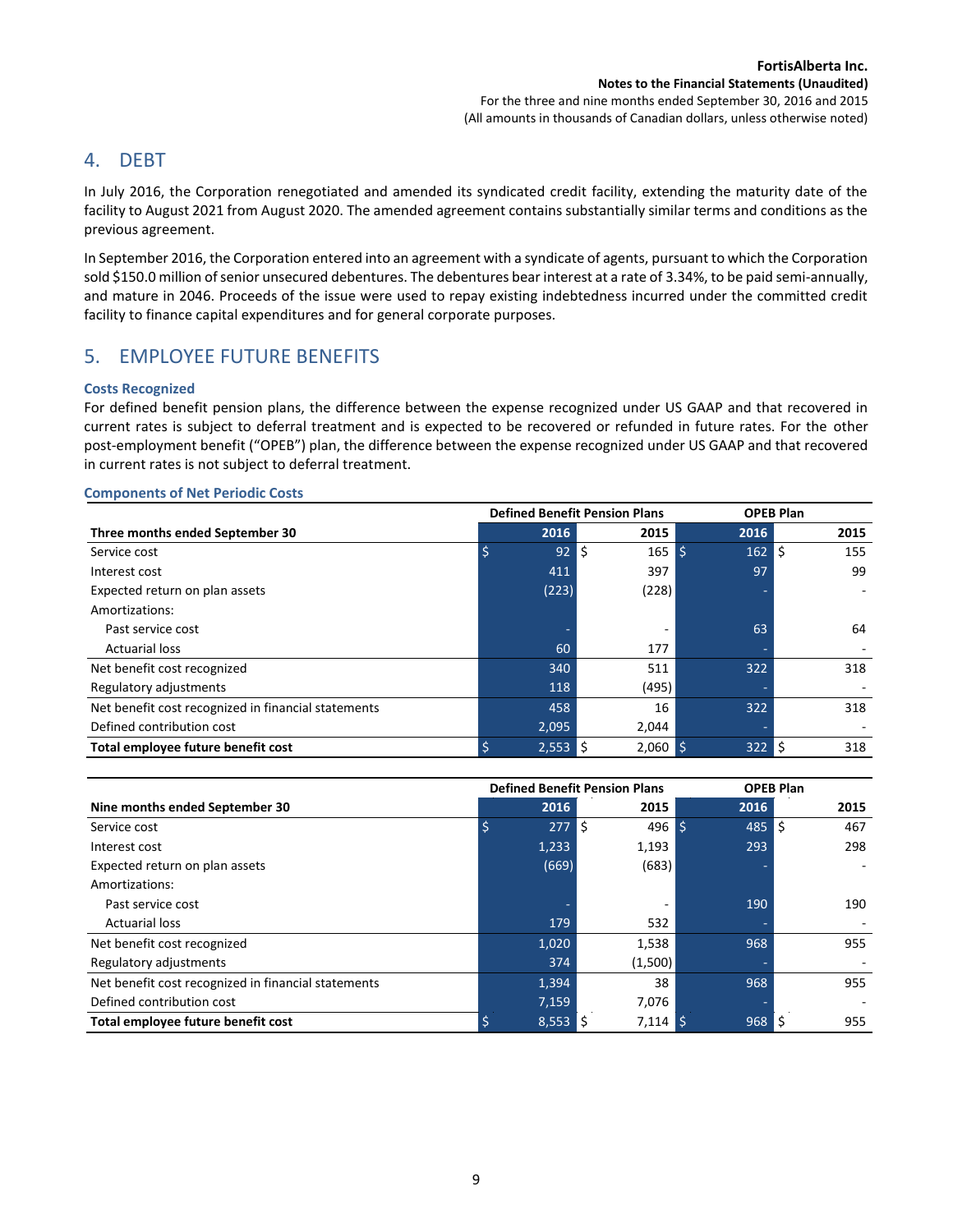# 5. EMPLOYEE FUTURE BENEFITS (cont'd)

#### **Pension Plan Contributions**

The Corporation made total contributions to the defined benefit retirement plan of \$0.4 million and \$1.3 million for the three and nine months ended September 30, 2016, respectively. Minimum funding contributions of approximately \$1.8 million will be made towards the defined benefit pension plan and contributions of \$1.0 million toward the OPEB plan in 2016.

An actuarial valuation of the defined benefit component of the pension plan for funding purposes was filed as of December 31, 2015. Refer to Note 8 for further information.

## 6. FAIR VALUE MEASUREMENTS

Fair value is the price that would be received to sell an asset or paid to transfer a liability in an orderly transaction between market participants at the measurement date. A fair value measurement is required to reflect the assumptions that market participants would use in pricing a financial asset or financial liability based on the best available information. These assumptions include the risks inherent in a particular valuation technique, such as a pricing model, and the risks inherent in the inputs to the model. A fair value hierarchy exists which prioritizes the inputs used to measure fair value.

The three levels of the fair value hierarchy are defined as follows:

- Level 1: Fair value determined using unadjusted quoted prices in active markets;
- Level 2: Fair value determined using pricing inputs that are observable; and
- Level 3: Fair value determined using unobservable inputs only when relevant observable inputs are not available.

The fair values of the Corporation's financial instruments reflect a point-in-time estimate based on current and relevant market information about the instruments as at the balance sheet dates. The estimates cannot be determined with precision as they involve uncertainties and matters of judgment; therefore, they may not be relevant in predicting the Corporation's future earnings or cash flows.

The following table represents the fair value measurements of the Corporation's financial instruments:

| Long-term debt       | September 30,  |  | December 31, |
|----------------------|----------------|--|--------------|
|                      | 2016           |  | 2015         |
| Fair value $(1)$     | $2,279,063$ \$ |  | 1,938,533    |
| Carrying value $(2)$ | 1,833,588      |  | 1,683,825    |

*(1) The fair value of the long-term debt was estimated using level 2 inputs based on the indicative prices for the same or similarly rated issues for debt of the same remaining maturities.*

*(2) Carrying value is presented gross of debt issuance costs of \$14,053 (December 31, 2015 - \$13,280).*

The carrying value of financial instruments included in current assets, long-term other assets, short-term borrowings and current liabilities on the balance sheet approximate their fair value, which reflects the short-term maturity, normal trade credit terms and/or nature of these financial instruments.

## 7. FINANCIAL RISK MANAGEMENT

Exposure to credit risk, interest rate risk and liquidity risk arises in the normal course of the Corporation's business.

## **Credit Risk**

The Corporation has a concentration of credit risk as a result of its distribution service billings being to a relatively small group of retailers, or counterparties. Counterparty credit risk is the financial risk associated with the non-performance of contractual obligations by counterparties. The Corporation extends credit to select counterparties in the normal course of business.

The Corporation monitors its credit exposure in accordance with the Terms and Conditions of Distribution Access Service as approved by the AUC. The following table provides information on the counterparties that the Corporation extends credit to with respect to its distribution tariff billings as at September 30, 2016.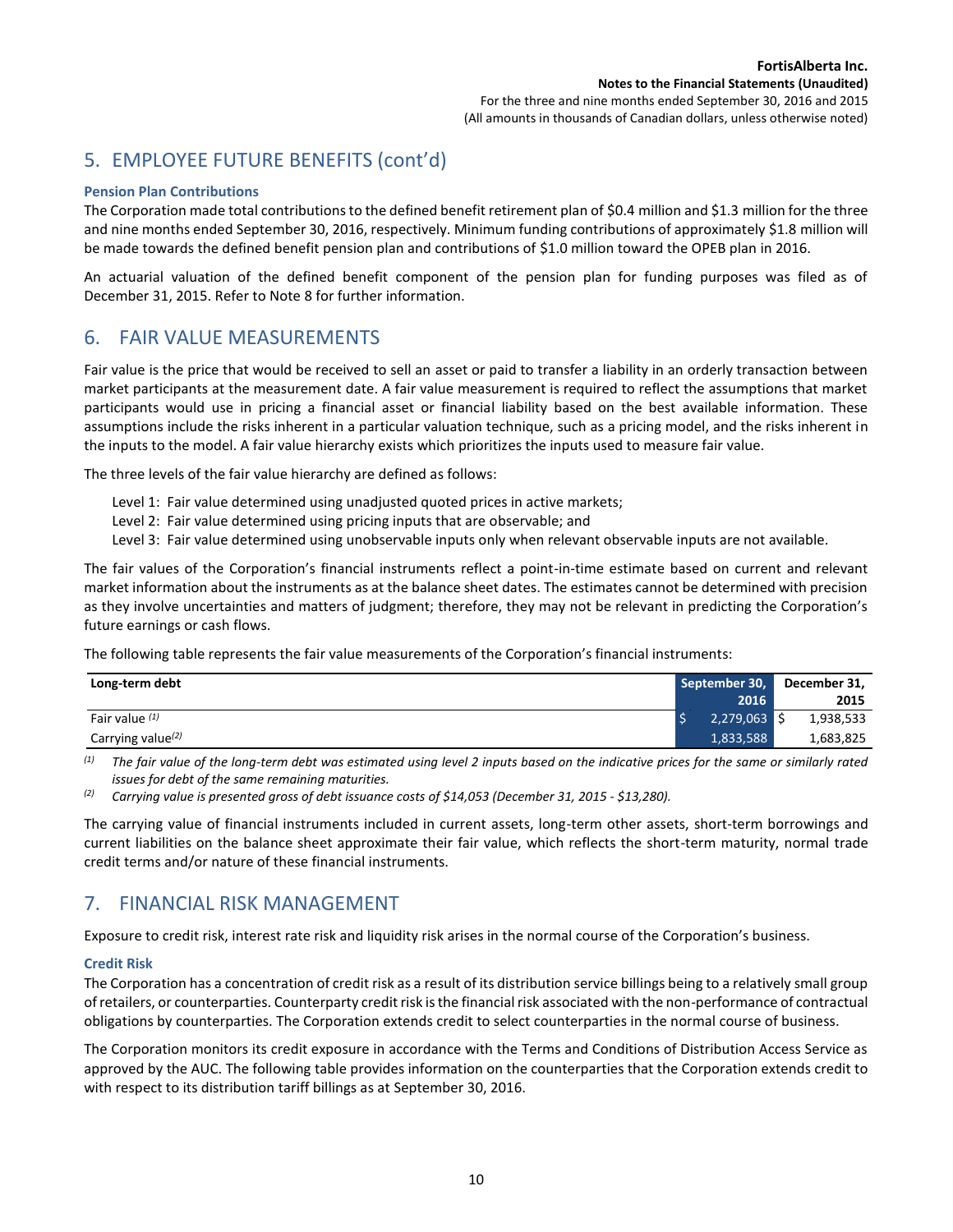## **Notes to the Financial Statements (Unaudited)**

For the three and nine months ended September 30, 2016 and 2015 (All amounts in thousands of Canadian dollars, unless otherwise noted)

# 7. FINANCIAL RISK MANAGEMENT (cont'd)

| Credit Risk (cont'd)    |                                 |                       |                     |
|-------------------------|---------------------------------|-----------------------|---------------------|
| <b>Credit Rating</b>    | <b>Number of Counterparties</b> | <b>Gross Exposure</b> | <b>Net Exposure</b> |
| AAA to AA (low)         | $2^{\circ}$                     | $1,425$ \$            |                     |
| A (high) to A (low)     | 8                               | 38,206                |                     |
| BBB (high) to BBB (low) | 9                               | 12,149                |                     |
| Not rated               | 36                              | 73.573                | 1,620               |
| <b>Total</b>            | 55                              | 125,353               | 1,620               |

Gross exposure represents the projected value of retailer billings over a 37-day period. The Corporation is required to minimize its net exposure to retailer billings by obtaining an acceptable form of prudential, which includes a cash deposit, bond, letter of credit, an investment grade credit rating from a major rating agency, or a financial guarantee from an entity with an investment grade credit rating.

Retailers with investment grade credit ratings have the net exposure shown as nil since the credit rating serves to reduce the amount of prudential. For retailers that do not have an investment grade credit rating, the net exposure is calculated as the projected value of billings over a 37-day period less the prudential held by the Corporation. The Corporation assesses nonretailer billings on an individual basis for collectability and these billings are not subject to obtaining prudential.

## **Interest Rate Risk**

Interest rate risk is the financial risk that the fair value or future cash flows of a financial instrument will fluctuate because of changes in market interest rates. The Corporation's debentures bear fixed interest expense which is recovered in current distribution rates, thereby minimizing cash flow variability due to interest rate exposures. Any new issues of fixed rate debentures by the Corporation within the five-year PBR term would be exposed to cash flow variability to the extent that the inflation and productivity factor of the PBR formula may not fully provide for the interest expense. The fair value of the Corporation's fixed rate debentures fluctuates as market interest rates change; however, the Corporation plans to hold these debentures until maturity thereby mitigating the risk of these fluctuations. The drawings under the Corporation's committed credit facility are at current market short-term interest rates, exposing the Corporation to some cash flow risk, but minimal fluctuations in fair value.

The Corporation's committed credit facility has interest rate and fee components that are sensitive to the Corporation's credit ratings. The Corporation is rated by DBRS and Standard and Poor's ("S&P") and a change in rating by either of these rating agencies could potentially increase or decrease the interest expense of the Corporation. As at September 30, 2016, the Corporation's debentures were rated by DBRS at A (low) and by S&P at A-. In December 2015, DBRS confirmed the Corporation's credit rating of A (low) but revised its outlook on the Corporation from Positive to Stable, reflecting DBRS' view of the current regulatory framework in Alberta. In October 2016, S&P returned the Corporation's outlook to Stable from Negative as a result of the closing of Fortis' acquisition of ITC Holdings Corp.

## **Liquidity Risk**

Liquidity risk is the financial risk that the Corporation will encounter challenges in meeting obligations associated with financial liabilities. The Corporation anticipates it will be able to meet interest payments on outstanding indebtedness from internally generated funds but expects to rely upon the proceeds of new indebtedness to meet the principal obligations when due. The number of years to maturity of the principal outstanding and interest payments on the Corporation's long-term debt as at December 31, 2015 were summarized in Note 18 of the Corporation's 2015 audited annual financial statements.

The Corporation's financial position could be adversely affected if it fails to arrange sufficient and cost-effective financing to fund, among other things, capital expenditures and the repayment of maturing debt. The ability to arrange sufficient and cost-effective financing is subject to numerous factors, including the results of operations and financial position of the Corporation, conditions in the capital and bank credit markets, ratings assigned by rating agencies and general economic conditions.